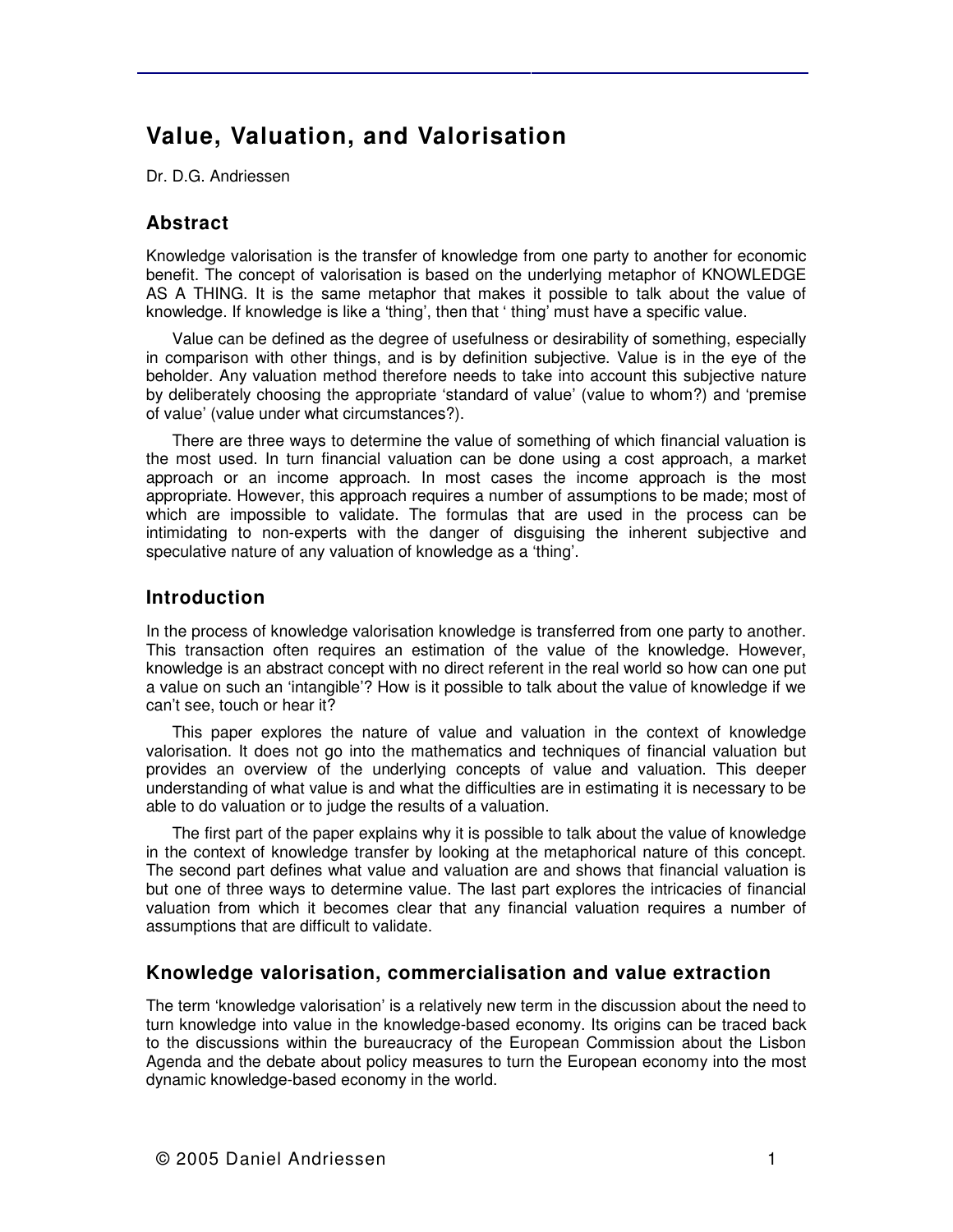Knowledge valorisation is a new term but does it add something to the vocabulary we already have to talk about the issues of the knowledge-based economy? We use related terms like 'exploitation', 'commercialisation', and 'value extraction'. Valorisation is a French word which means 'to make useful, to use, to exploit'. Knowledge valorisation can therefore be understood as the process of making use of knowledge.

However, the term 'knowledge valorisation' is often used in a more narrow sense within the context of the discussion about the 'knowledge paradox'. This paradox describes the situation that exists in many countries in Europe, where there is a lot of knowledge – especially within universities and Technology Research Organizations – that is not used. For example, Wubben et al. (2005, p. 4) define knowledge valorisation as "*The formal transfer of knowledge resulting from basic and applied research in universities and research institutions, and from applied research and development in companies, to (other parties in) the commercial sector for economic benefit*." Knowledge valorisation is seen as the transfer of knowledge from one party to another, a transfer that needs to result in economic benefit.

This focus on transferring knowledge gives the term a slightly different meaning from the other terms mentioned above. 'Knowledge commercialisation' can be understood as the process of making money from knowledge with or without a knowledge transfer. 'Knowledge exploitation' can be understood as creating value from knowledge, not necessarily monetary value, and is therefore similar to the concept of 'value extraction'. Sullivan (2000, p. 226) defines it as: "Value extraction involves converting the created value into a form that is useful to the organization. This often involves converting a firm's innovations into cash or some form of strategic positioning."

#### **The metaphorical nature of knowledge valorisation**

This use of the term 'knowledge valorisation' as a process of knowledge transfer between parties is based on a specific view on knowledge. Knowledge is an abstract concept that can be viewed and conceptualised in many different ways. In order to think and communicate about knowledge we use various metaphors to conceptualise it (Andriessen, 2006 forthcoming). In the definition of Wubben et al. knowledge is something that can be transferred from one party to the other. This makes sense to us because we commonly conceptualise knowledge as a 'thing' that can be created, stored, transferred, sold and used.

This KNOWLEDGE AS A THING metaphor is one of the most common used metaphors in literature to think and talk about knowledge. Alternative readings of this metaphor are the KNOWLEDGE AS A RESOURCE metaphor that is used to highlight that knowledge can be 'stored', and can be used in a process with an 'input' and an 'output', and the KNOWLEDGE AS A PRODUCT metaphor that highlights that knowledge can be 'traded' on a 'market' with 'buyers' and 'sellers'.

Metaphorical reasoning allows us to make sense of phenomena on an abstract level (the *target domain*: 'knowledge') by using characteristics from a basic level (the *source domain*: 'things', 'resources' or 'products') and is inescapable. Metaphorical reasoning is invaluable in creating new understanding and meaning. The conclusion that the concept of knowledge valorisation is based on specific metaphors for knowledge, therefore, is not meant to be in any way derogatory. However, we need to be aware that metaphors highlight certain aspects and ignore others.

Knowledge valorisation as transfer of knowledge highlights that sometimes knowledge is discovered in one context (universities, research institutions, and R&D units) and turned into money in another context (the commercial sector). It highlights that some knowledge can be transferred because it can be made explicit. It highlights that some knowledge can be used as an input resource that can be transformed into an output.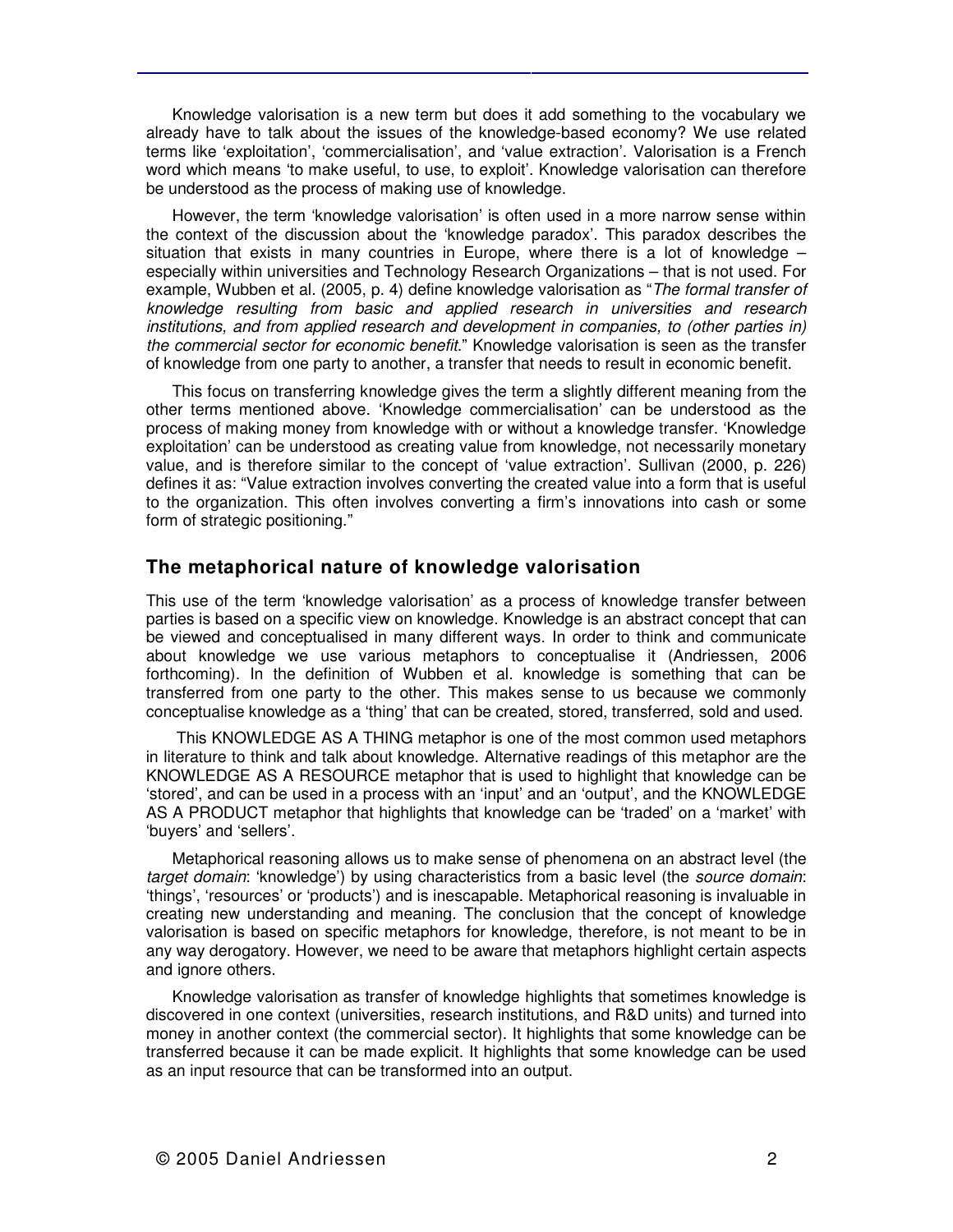However, knowledge valorisation as transfer of knowledge ignores other characteristics of knowledge including that knowledge is often difficult to elicit and therefore difficult to transfer, that the creation and use of knowledge often happen at the same time, and that therefore the buyer and seller are often the same and the difference between input and output disappears.

The idea of knowledge valorisation is based on the metaphor of KNOWLEDGE AS A THING and this particular view results in a particular way of looking at the current problems around turning knowledge into value. It conceptualises the problem of turning knowledge into value as a problem of transfer between supply and demand. This way of defining the problem leads to specific solutions, aimed at for example matching supply and demand ('knowledge broker'), supporting demand ('subsidizing'), or increase the fit of the supply ('knowledge transfer'). What you see is what you get: the way you define a problem determines the solutions that you see.

However, we must be aware that this problem definition may not be the best definition in every case. Specifically it ignores the way knowledge is created. Within the European context it is useful to discuss the traditional linear way knowledge is created within universities and research institutions (Vasbinder and Groen, 2002). In the linear model there is basic research, performed by scientists and often financed by the government, and there is applied research in which the knowledge is applied in practice by commercial companies.

The quality standards and the reward mechanisms that are used in the context of universities and research institutions are aimed at scientific 'rigor' (defined in a very specific way) and not 'relevance'. This focus on rigor is an important underlying cause of the lack of use of knowledge. The concept of knowledge valorisation takes the linear model for granted and ignores the problem of scientific standards and reward mechanisms. To a certain extent it is a treatment of the symptoms and not the causes.

# **Knowledge valorisation and knowledge valuation**

It is when we conceptualise KNOWLEDGE AS A THING that the value and valuation of knowledge makes sense. If knowledge is like a thing it must – like any other thing – have value and it must be possible to put a value on this 'thing'. When we want to transfer this thing called knowledge from one party to another it can be very useful to know what its value is. But what is the nature of value, what do we mean by valuation? What is the difference between valuation and measurement, and what types of methods for valuation or measurement exist?

#### *Value*

Nowadays we think about money when we talk about value, but according to Crosby (1997), it was only during the Middle Ages that money developed as a means of quantifying value. Value closely relates to the concept of "values". According to Trompenaars and Hampden– Turner (1997), values determine the definition of good and bad, as opposed to norms that reflect the mutual sense a group has of what is right and wrong. A value reflects the concept an individual or group has regarding what is desired. It serves as a criterion to determine a choice from existing alternatives.

Following the Longman Dictionary of Contemporary English (Proctor,1978) as well as Trompenaars and Hampden–Turner (1997), value is defined *as the degree of usefulness or desirability of something, especially in comparison with other things*. So if we want to determine the value of knowledge we need to somehow find out the degree of usefulness of knowledge as a 'thing'. The term usefulness is used to emphasize the utilitarian purpose of valuation. This is in line with Rescher's (1969) value theory. He states that values are inherently benefit oriented. People engage in valuation "to determine the extent to which the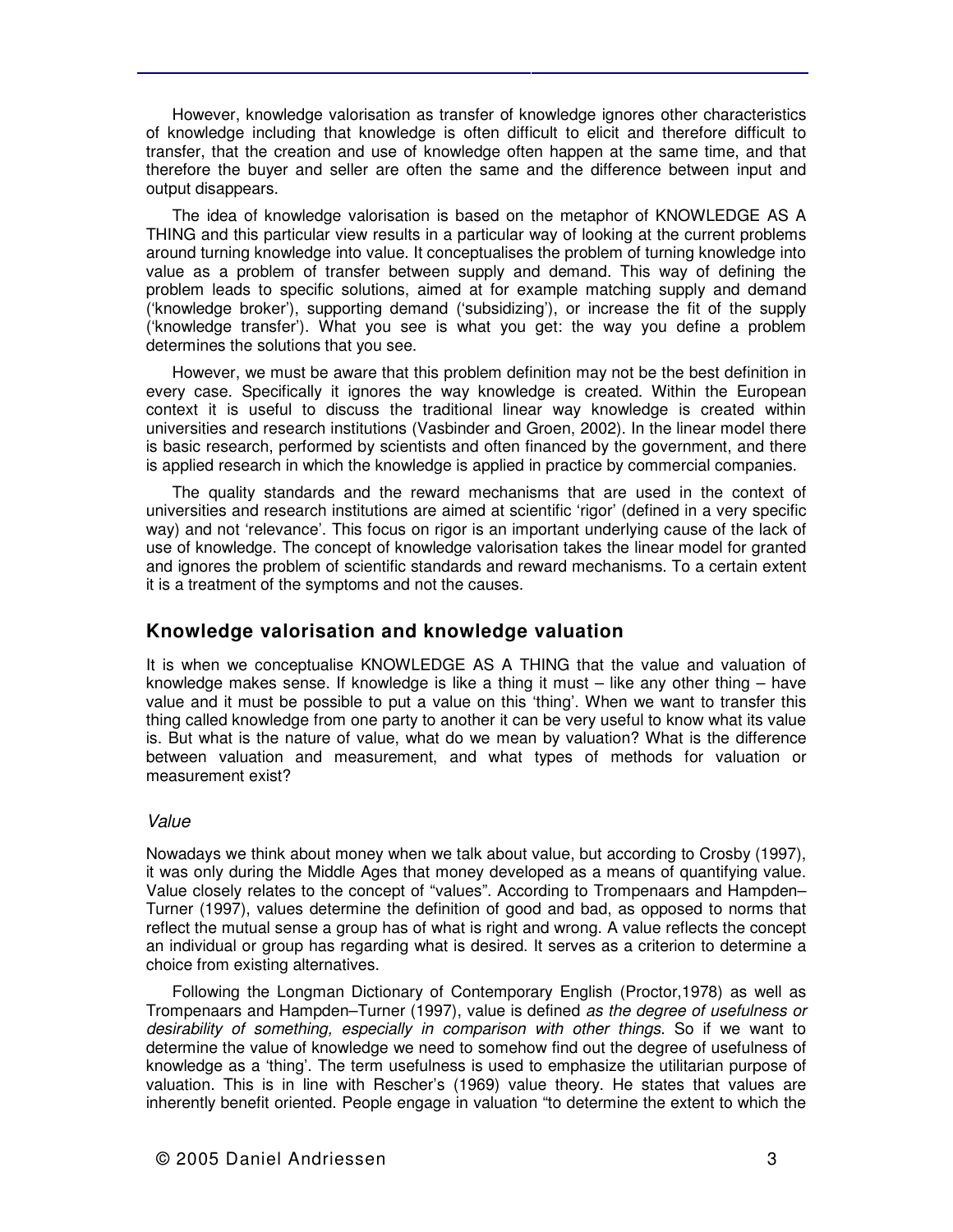benefits accruing from realization of some values are provided by the items at issue" (pp. 61–62). However, usefulness is not the only aspect of value. Things can be valuable because they are beautiful, pleasing, or in other ways desirable, which is why the term desirability is included in the definition. Usefulness and desirability are not mutually exclusive. Things can be desirable because they are useful.

### *Valuation*

Value is subjective so valuation requires implicit or explicit criteria, or yardsticks for usefulness or desirability. Rescher (1969) describes valuation (he uses the term evaluation) as "a comparative assessment or measurement of something with respect to its embodiment of a certain value" (p. 61). Rescher (1969) describes the importance of values for valuation as follows:

"Whenever valuation takes place, in any of its diverse forms . . . values must enter in. It is true that when somebody is grading apples, say, or peaches, he may never make overt reference to any values. But if the procedure were not guided by the no doubt unspoken but nevertheless real involvement with such values as palatability and nourishment, we would be dealing with classification or measurement and not with grading and valuation" (p. 71).

Furthermore, he states that any valuation makes use of a value scale, reflecting the fact that this value is found to be present in a particular case to varying degrees. This value scale can be an ordinal scale that reflects the varying degrees of value but does not show us the interval between the positions on the scale. A value scale can also be a cardinal scale. Such a scale is of an interval or ratio level (Swanborn, 1981). With regard to an interval level, the interval between the varying degrees of value is known, whereas on a ratio level it is also known what constitutes zero value. We can represent cardinal scales numerically. The advantage of using money as the denominator of value is that it creates a value scale at the ratio level that allows for mathematical transformations.

### *Four Ways to Determine Value*

So valuation requires an object to be valued, a framework for the valuation, and a criterion that reflects the usefulness or desirability of the object. Now we have several options.

- We can define the criterion of value in monetary terms, in which case the method to determine value is a *financial val*uation method.
- Or we can use a nonmonetary criterion and translate it into observable phenomena, in which case the method is a *value measurement* method.
- If the criterion cannot be translated into observable phenomena but instead depends on personal judgment by the evaluator, then the method is a *value assessment* method.
- If the framework does not include a criterion for value but does involve a metrical scale that relates to an observable phenomenon, then the method is a *measurement method*.

So, a measurement method is not a method for valuation, yet this type of method is often used within the intellectual capital community. Swanborn (1981) defines measurement as the process of assigning scaled numbers to items in such a way that the relationships that exist in reality between the possible states of a variable are reflected in the relationships between the numbers on the scale. Measurement methods do not use value scales, but use measurement scales instead.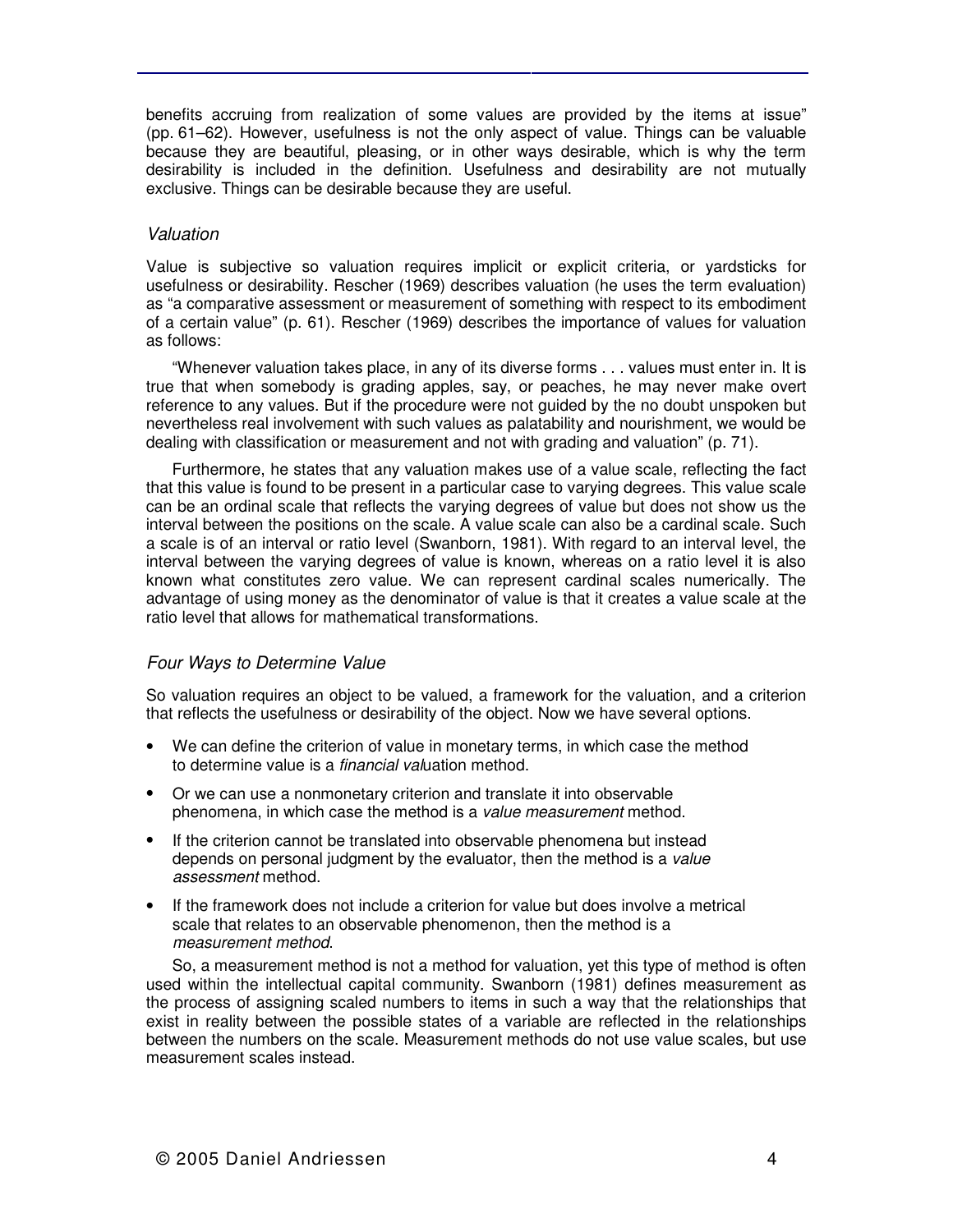Figure 1 shows the relationship between financial valuation, value measurement, value assessment, and measurement. The decisive factors are the use of values as criteria, the use of money as the denominator of value, and the observability of the criteria or measured variable.



*Figure 1: Four ways to determine value*

## **The subjective nature of valuation**

Value is defined *as the degree of usefulness or desirability of something, especially in comparison with other things*. However, what is useful to someone does not have to be equally useful to somebody else. In that respect, "value is in the eye of the beholder." Furthermore, what is useful in one context does not have to be useful in another context. So value is, by its very definition, subjective.

The subjective nature of value is reflected in the need with any valuation to define carefully the appropriate standard and premise of value. Any valuation requires first the selection of the appropriate *standard of value*. This standard provides an answer to the question: Value to whom? Reilly and Schweihs (1999) list ten different standards, including fair market value, market value, acquisition value, owner value, and insurable value. These are all different values for different parties: sellers, buyers, insurers etc. So one knowledge asset can have multiple values, depending on whose eyes we are using.

Then proper valuation requires selecting the appropriate *premise of value*. "The premise of value is the assumed set of intangible asset transactional circumstances under which the subject intangible asset will be analysed" (Reilly and Schweihs, 1999, pp.61–62). This reflects the fact that circumstances determine the usefulness of a knowledge asset. When a company is in a state of bankruptcy the value of its knowledge assets will be different from a state of going concern. Often the highest and best use for a knowledge asset is selected as the premise of value. This premise states that the use of the knowledge is legally permissible, physically possible, financial feasible, and aimed at maximum profitability.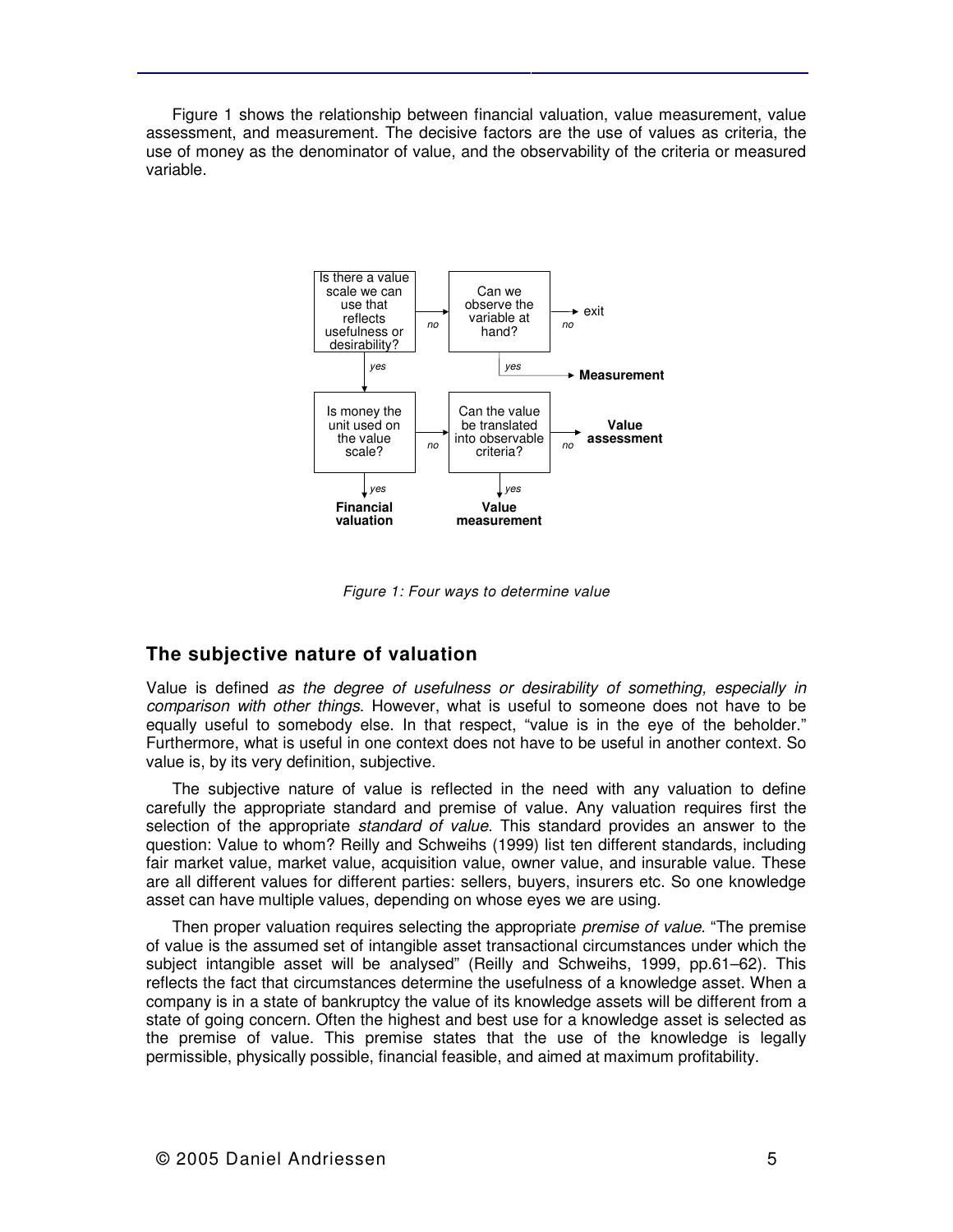# **Financial valuation**

Financial valuation seems to be the most useful valuation method the purpose of determining the value of knowledge in the case of knowledge transfer. What are ways to determine the financial value of knowledge as a 'thing' and what are the puzzles to solve in doing a financial valuation?

## *Three valuation methods*

In the literature on financial valuation methods (Lee, 1996; Reilly and Schweihs, 1999; Smith and Parr, 1994), one can find three approaches to financial valuation:

- 1. Cost approach
- 2. Market approach
- 3. Income approach

The *cost approach* is based on the economic principles of substitution and price equilibrium. These principles assert that an investor will pay no more for an investment than the cost to obtain an investment of equal utility (Reilly and Schweihs, 1999). Thus, the price of a new resource is commensurate with the economic value of the service that the resource can provide during its life.

The problem with the cost approach is that in many cases cost is not a good indication of value. Many of the most important factors that drive value are not reflected in this approach. These factors include (Smith and Parr, 1994):

- The amount of benefits associated with the resource
- The trend of the economic benefits (increasing or diminishing)
- The duration over which the economic benefits will be enjoyed
- The risks associated with receiving the expected economic benefits

Furthermore, all relevant forms of obsolescence of the subject resource have to be identified, quantified, and subtracted from the cost of the resource to estimate the value. The cost approach is appropriate to value intangible resources when setting transfer prices, royalty rates, or when estimating the amount of damages sustained by the resource owner in an infringement or other type of litigation.

The *market approach* is based on the economic principles of competition and equilibrium. These principles assert that in a free and unrestricted market, supply and demand factors will drive the price of any good to a point of equilibrium (Reilly and Schweihs, 1999). In the market approach, an analysis is made of similar resources that have recently been sold or licensed. The market data are used to estimate a market value. The market approach can only be used if data are available on the transaction of intangible resources that are similar to the subject resources. When the subject resources are unique, which is often the case, this approach is not appropriate.

The *income approach* is based on the economic principle of anticipation. The value of intangible resources is the current value of the expected economic income generated by these resources. The income approach is often the best alternative compared with the cost and market approach, especially in the case of knowledge valorisation, but the approach requires a number of 'puzzles' to be solved by stipulating several assumptions.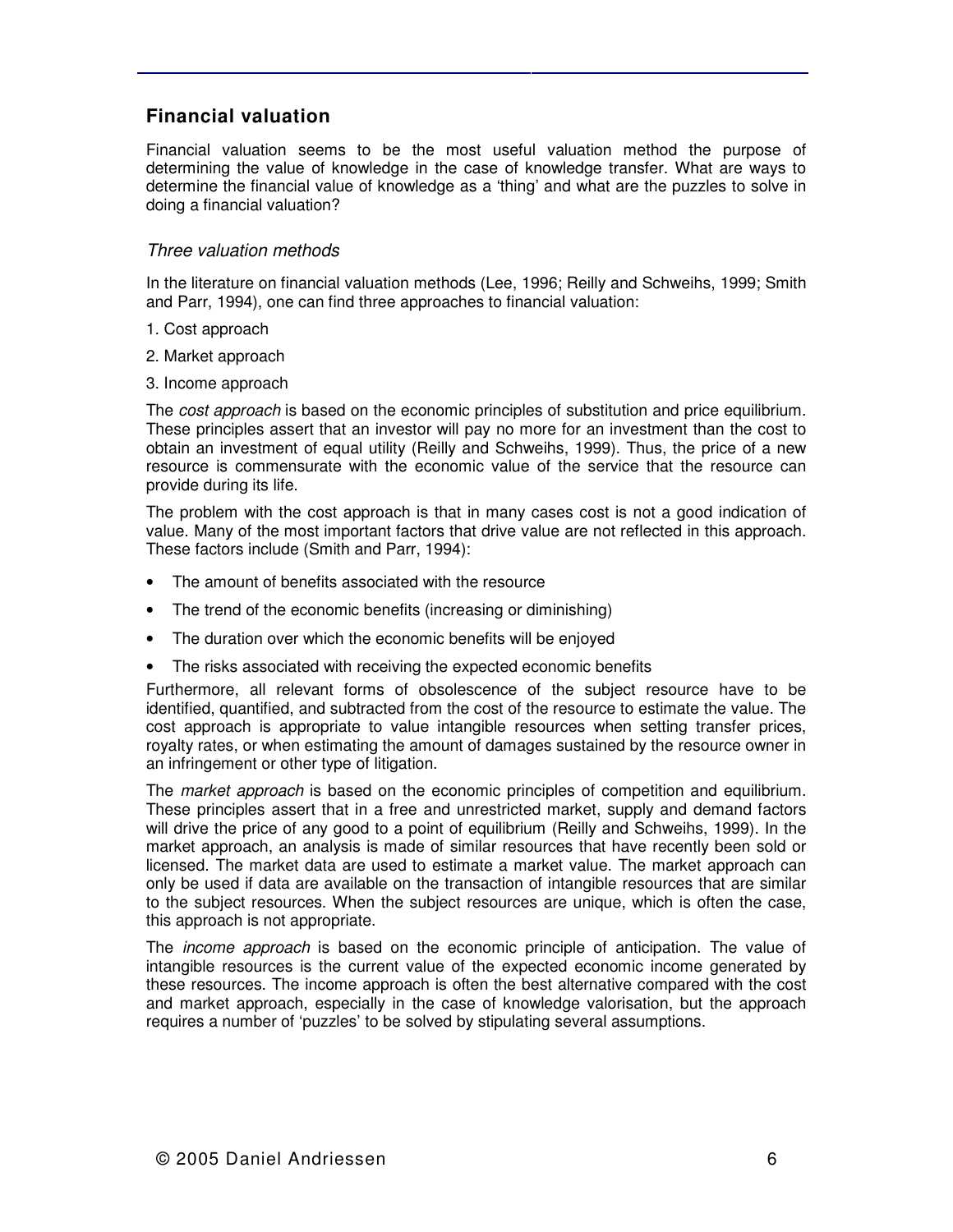## *Puzzles to solve in the income approach*

When applying an income approach the following puzzles must be solved:

- 1. Income projection puzzle
- 2. Income funnel puzzle
- 3. Income allocation puzzle
- 4. Useful life estimation puzzle
- 5. Income capitalization puzzle

#### INCOME PROJECTION PUZZLE

The income approach is based on a projection of economic income and thereby on somehow predicting the future. Therefore, it always contains a level of uncertainty and subjectivity. "All income approach analyses are based on the premise that the analyst can project economic income with a reasonable degree of certainty. . . . The term reasonable degree of certainty is, by its very nature, subjective" (Reilly and Schweihs, 1999, p.182).

#### INCOME FUNNEL PUZZLE

Knowledge 'things' generate not all the income produced by a business enterprise. Tangible resources and networking capital also contribute to the income generated. The problem is how to assign the overall enterprise income to the constituent components of the business enterprise, including all tangible and intangible resources. This requirement is referred to as

"*a funnel of income adjustment because all of the income that is generated by a business enterprise can be analogized to the top (or wide) end of a funnel. For analytical purposes, we are only interested in that portion of the total enterprise income that gets down to the bottom (or narrow) end of the funnel—that is, that relates directly to the subject intangible asset. The adjustment is often necessarily in order to avoid double-counting or overestimating intangible asset values*" (Reilly and Schweihs, 1999, p.177).

This adjustment should include a fair return on the investment of all the resources used in the production of economic income, especially investments in tangible assets and networking capital.

#### INCOME ALLOCATION PUZZLE

The economic income that is left after the funnel of income adjustments can be attributed to all intangible resources of the business enterprise. The next problem is how to allocate this income among the various 'knowledge assets' including the one we want to transfer.

#### USEFUL LIFE ESTIMATION PUZZLE

Crucial in any income approach analysis is the estimation of the remaining useful life of the knowledge 'thing'. This is also referred to as the forecast period (Copeland et al., 1990), the projection period (Reilly and Schweihs, 1999) or the cash flow duration (Smith and Parr, 1994). There are at least eight different ways to look at the remaining useful life of knowledge:

- "1. Economic life, depending on the ability to provide a fair rate of return
- 2. Functional life, depending on the ability to continue to perform
- 3. Technological life, depending on changes in technology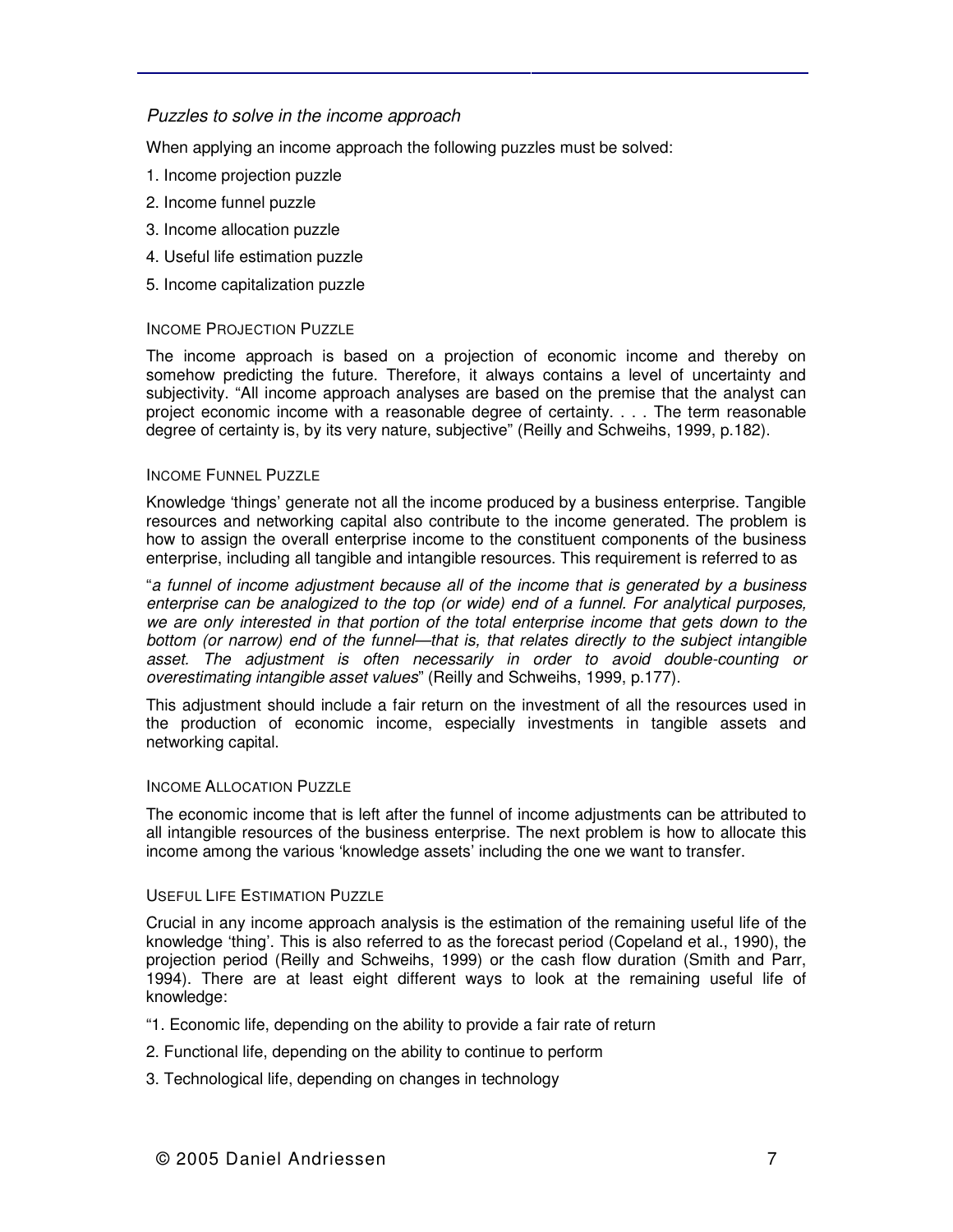- 4. Legal or statutory life
- 5. Contractual life
- 6. Judicial life, as a result of a court rule
- 7. Physical life

8. Analytical life, as a result of an analysis of similar intangible resources" (Reilly and Schweihs, 1999, p. 241)

#### INCOME CAPITALIZATION PUZZLE

To come to a current value of future income, the economic income generated by the subject knowledge asset is divided by an appropriate rate of return. This discount rate reflects

- The expected growth rate of the income stream generated by the subject knowledge asset
- The cost of capital appropriate for an investment in the subject knowledge asset
- A compensation for inflation
- The degree of risk associated with an investment in the knowledge asset

### *Option theory*

According to options theory, the problem with the income approach is that it assumes that the investment decision cannot be deferred. The possibility of deferral creates two additional sources of value (Luerman, 1998a):

- 1. If we can pay later, we can earn the time value of money on the deferred expenditure.
- 2. While waiting, the world can change and the value of the investment may go up (or down).

Furthermore, the decision to make an irreversible investment means we cannot put this money into other possible investments. Options are lost, which is an opportunity cost that must be included as part of the cost of the investment. In addition, the value of creating other options should be taken into consideration. An investment may look uneconomical but may create other options in the future that are valuable. To incorporate these sources of value in the decision-making process, options theory draws from the research that has been done on the valuation of financial options. Options theory adds an additional metric to the current net value matrix, which Luerman (1998b) calls the volatility metric. This includes the uncertainty of the future value of the assets in question and how long a decision can be deferred. If we then allow investment options to influence other future options, we can use "nests" of options upon options to depict investment strategies and to calculate the value.

# **Conclusion**

It is clear why some people refer to valuation as an art. There are many hurdles to take, and even then the end result will still by definition be subjective. Because value is in the eye of the beholder a knowledge asset that is transferred in the process of knowledge valorisation will have a different value to different parties. In order to estimate the value of the subject knowledge asset one needs to know the exact circumstances of the party from whose eyes the valuation takes place.

Furthermore, when performing a financial valuation using an income approach, one needs to be able to predict the future. In the case of knowledge valorisation this future is often extremely uncertain because in most cases the knowledge that is transferred is still in its development phase. Equally difficult is the task to allocate the predicted income stream to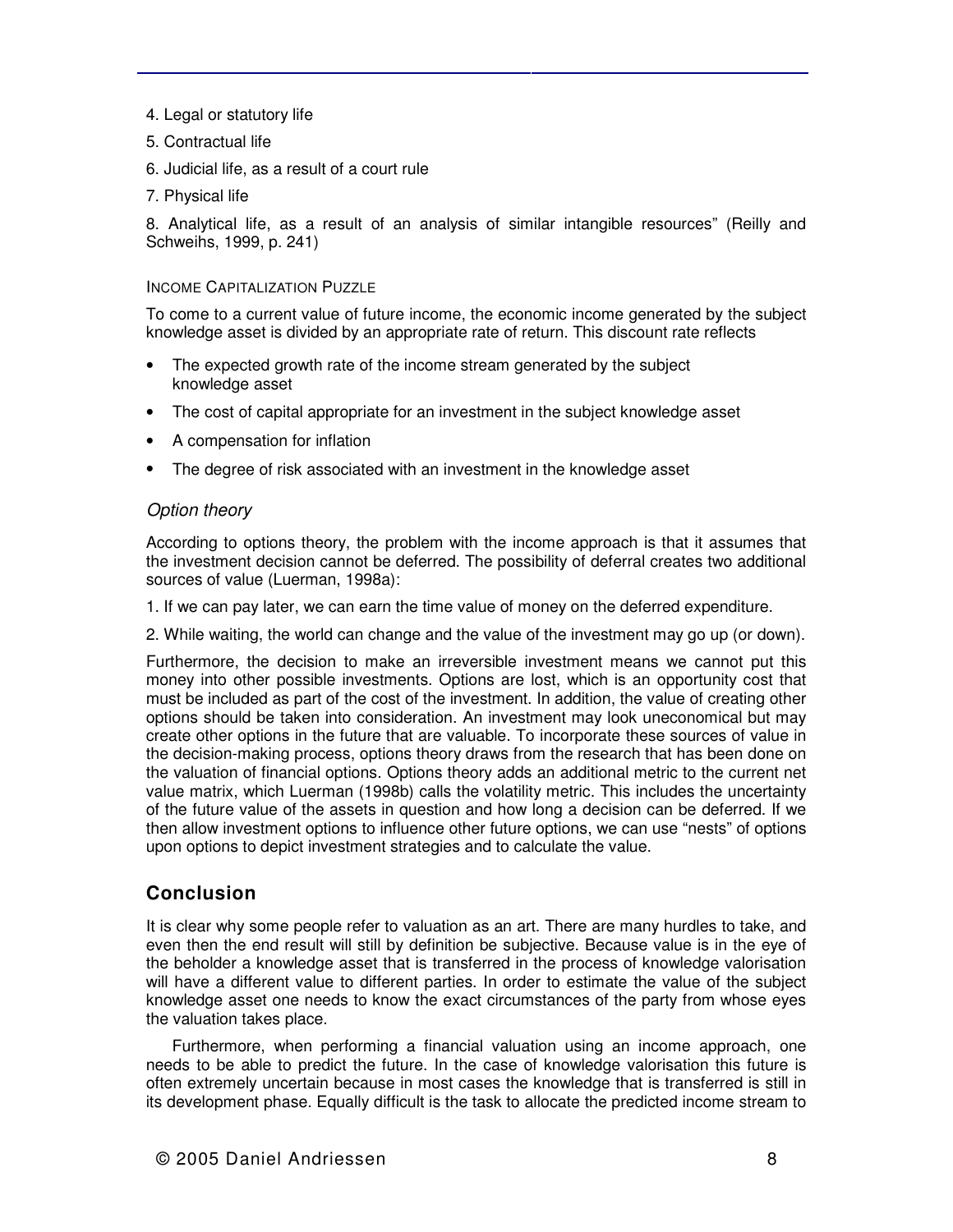the various contributing components, of which the knowledge asset being transferred is only one. To bring the knowledge to the market one often needs a range of complementary assets (Teece, 2000) that all have right to a fair share of the income stream. This allocation puzzle is often neglected or minimized. On top of that difficult decisions need to be taken about the estimated useful life of the knowledge and the associated risk.

Option theory is often presented as a radical new approach to replace traditional discounted cash flow analysis. It includes the possibility of deferral into the equation and requires an additional set of assumptions about the uncertainty of the future and the value of the various options. The resulting formulas can be intimidating to non-experts with the danger of disguising the inherent subjective and speculative nature of any valuation of knowledge as a 'thing'.

### **References**

- Andriessen, D. (2006 forthcoming) On the metaphorical nature of intellectual capital, Journal of Intellectual Capital, Special issue: 'Becoming Critical' Vol 7 No 1, Guest Eds., David O'Donnell, Lars Bo Henriksen & Sven C. Voelpel.
- Copeland, T., Koller, T., and Murrin, J. (1990) Valuation: measuring and managing the value of companies. New York: John Wiley & Sons.
- Crosby, A. (1997), The Measure of Reality; Quantification and Western Society, 1250-1600. Cambridge University Press, Cambridge.
- Lee, T. (1996)Income and value measurement, London: International Thomson Business Press.
- Luerman, T. (1998a, July–August) "Investment opportunities as real options: getting started on the numbers." *Harvard Business Review*, 51–67.
- Luerman, T. (1998b, September–October) "Strategy as a portfolio of real options." *Harvard Business Review*, 89–99.
- Procter, P. (1978) Longman Dictionary of Contemporary English. Longman Group Ltd, Essex.
- Reilly, R. and Schweihs, R. (1999), Valuing Intangible Assets. McGraw-Hill, New York.
- Rescher, N. (1969), Introduction to Value Theory. Prentice-Hall, Inc., Englewood Cliffs, New Jersey.
- Smith, G. and Parr, R. (1994), Valuation of Intellectual Property and Intangible Assets. John Wiley & Sons, New York.
- Sullivan. P. (2000) Value-Driven Intellectual Capital, New York, John Wiley & Sons.
- Swanborn, P.G. (1981), Methoden van sociaal-wetenschappelijk onderzoek. Boom Meppel, Amsterdam.
- Trompenaars, F. and Hampden-Turner, C. (1997), Riding The Waves Of Culture. Nicholas Brealey Publishing, London.
- Vasbinder, J.W. en Groen, T. (2002), Tussen Kennis en profijt; Hoe onze samenleving veel meer kan halen uit kennis, Warnsveld: Prisma & Partners (www.prisma.nl).
- Wubben, E.F.M, Omta, S.W.F., Van Lieshout, R. and Goorden, J.G. (2005) Towards a Classification of Instruments for Valorisation of Acedemic & Industrial Knowledge. The Hague: Stichting Kvie.